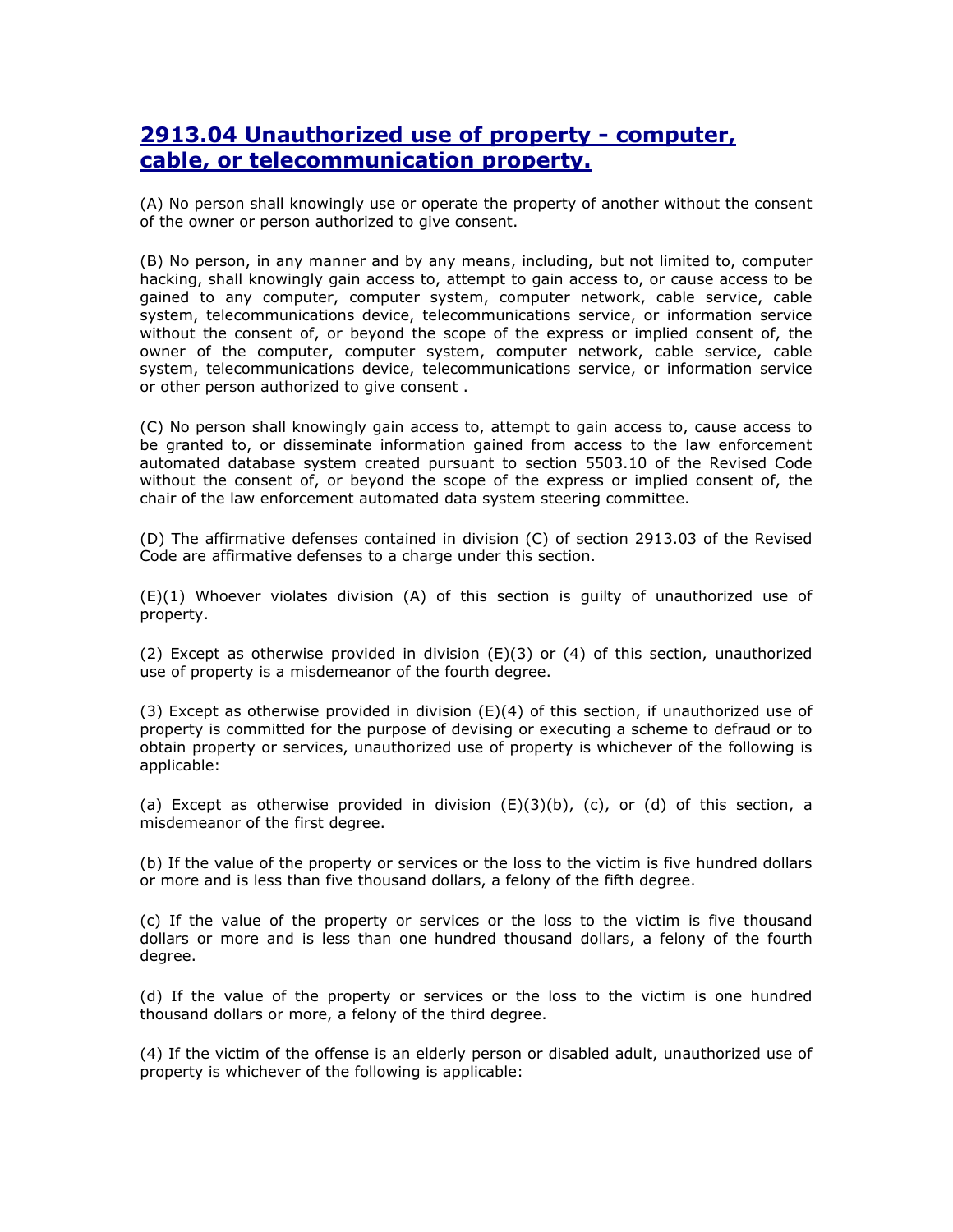(a) Except as otherwise provided in division  $(E)(4)(b)$ , (c), or (d) of this section, a felony of the fifth degree;

(b) If the value of the property or services or loss to the victim is five hundred dollars or more and is less than five thousand dollars, a felony of the fourth degree;

(c) If the value of the property or services or loss to the victim is five thousand dollars or more and is less than twenty-five thousand dollars, a felony of the third degree;

(d) If the value of the property or services or loss to the victim is twenty-five thousand dollars or more, a felony of the second degree.

(F)(1) Whoever violates division (B) of this section is guilty of unauthorized use of computer, cable, or telecommunication property, and shall be punished as provided in division  $(F)(2)$ ,  $(3)$ , or  $(4)$  of this section.

(2) Except as otherwise provided in division (F)(3) or (4) of this section, unauthorized use of computer, cable, or telecommunication property is a felony of the fifth degree.

(3) Except as otherwise provided in division (F)(4) of this section, if unauthorized use of computer, cable, or telecommunication property is committed for the purpose of devising or executing a scheme to defraud or to obtain property or services, for obtaining money, property, or services by false or fraudulent pretenses, or for committing any other criminal offense, unauthorized use of computer, cable, or telecommunication property is whichever of the following is applicable:

(a) Except as otherwise provided in division  $(F)(3)(b)$  of this section, if the value of the property or services involved or the loss to the victim is five thousand dollars or more and less than one hundred thousand dollars, a felony of the fourth degree;

(b) If the value of the property or services involved or the loss to the victim is one hundred thousand dollars or more, a felony of the third degree.

(4) If the victim of the offense is an elderly person or disabled adult, unauthorized use of computer, cable, or telecommunication property is whichever of the following is applicable:

(a) Except as otherwise provided in division  $(F)(4)(b)$ ,  $(c)$ , or  $(d)$  of this section, a felony of the fifth degree;

(b) If the value of the property or services or loss to the victim is five hundred dollars or more and is less than five thousand dollars, a felony of the fourth degree;

(c) If the value of the property or services or loss to the victim is five thousand dollars or more and is less than twenty-five thousand dollars, a felony of the third degree;

(d) If the value of the property or services or loss to the victim is twenty-five thousand dollars or more, a felony of the second degree.

(G) Whoever violates division (C) of this section is guilty of unauthorized use of the law enforcement automated database system, a felony of the fifth degree.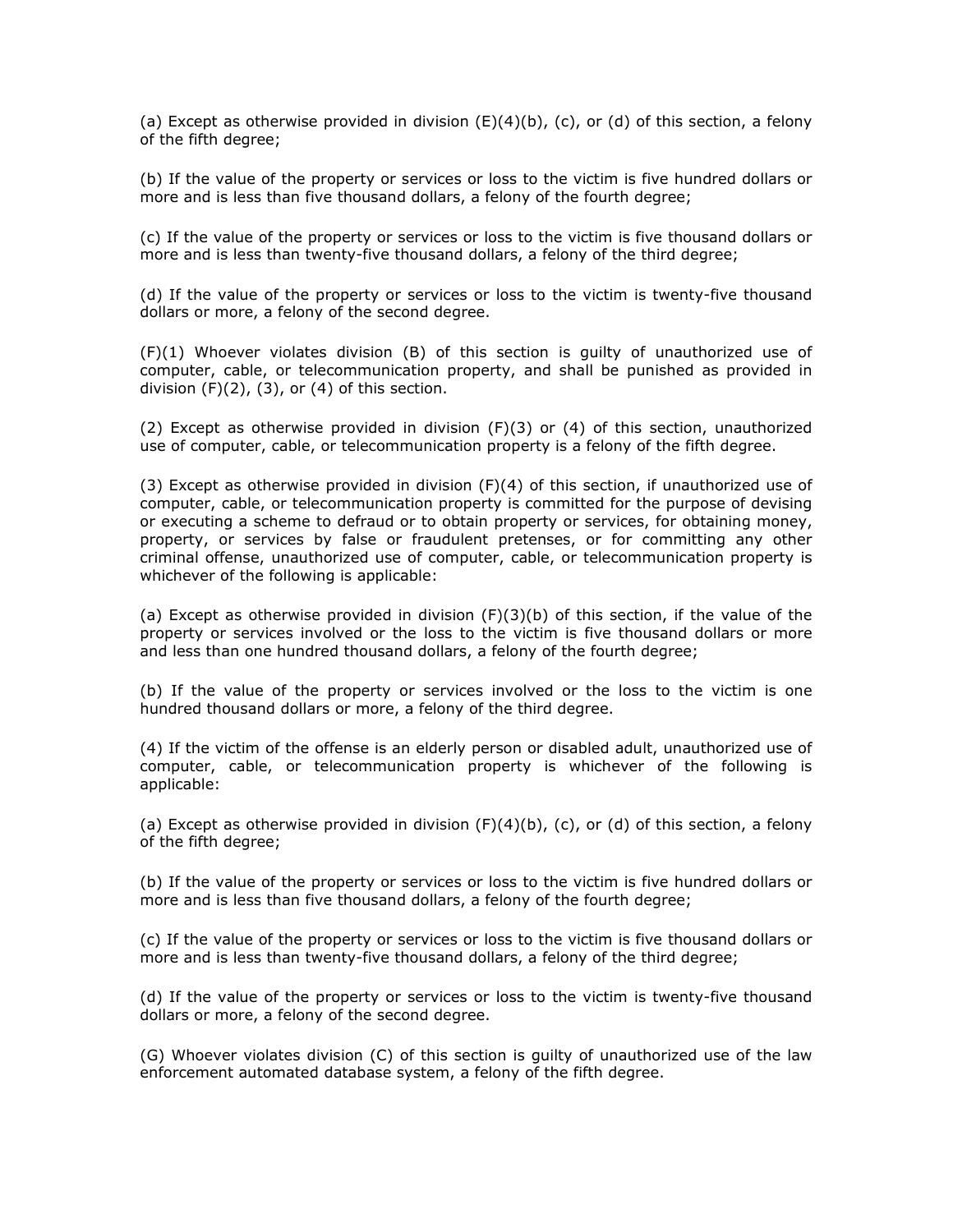(H) As used in this section:

(1) "Cable operator" means any person or group of persons that does either of the following:

(a) Provides cable service over a cable system and directly or through one or more affiliates owns a significant interest in that cable system;

(b) Otherwise controls or is responsible for, through any arrangement, the management and operation of a cable system.

(2) "Cable service" means any of the following:

(a) The one-way transmission to subscribers of video programming or of information that a cable operator makes available to all subscribers generally;

(b) Subscriber interaction, if any, that is required for the selection or use of video programming or of information that a cable operator makes available to all subscribers generally, both as described in division (H)(2)(a) of this section;

(c) Any cable television service.

(3) "Cable system" means any facility, consisting of a set of closed transmission paths and associated signal generation, reception, and control equipment that is designed to provide cable service that includes video programming and that is provided to multiple subscribers within a community. "Cable system" does not include any of the following:

(a) Any facility that serves only to retransmit the television signals of one or more television broadcast stations;

(b) Any facility that serves subscribers without using any public right-of-way;

(c) Any facility of a common carrier that, under 47 U.S.C.A. 522(7)(c), is excluded from the term "cable system" as defined in 47 U.S.C.A. 522(7);

(d) Any open video system that complies with 47 U.S.C.A. 573;

(e) Any facility of any electric utility used solely for operating its electric utility system.

Effective Date: 04-08-2004; 09-23-2004

## 2913.041 Possession or sale of unauthorized cable television device.

(A) No person shall knowingly possess any device, including any instrument, apparatus, computer chip, equipment, decoder, descrambler, converter, software, or other device specially adapted, modified, or remanufactured for gaining access to cable television service, without securing authorization from or paying the required compensation to the owner or operator of the system that provides the cable television service.